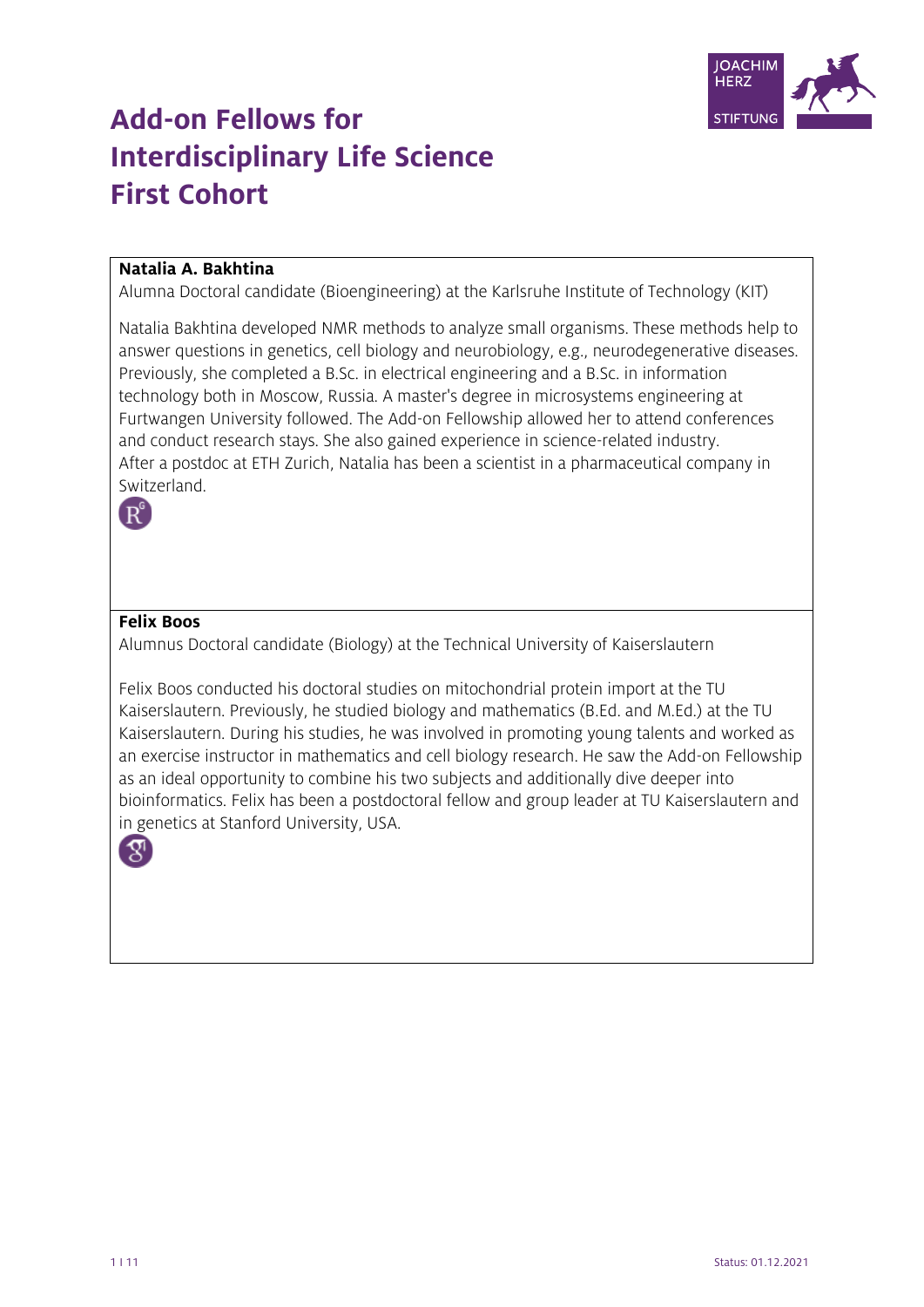

#### **Tobias Boothe**

Alumnus Postdoc at the Max-Planck-Institute (MPI) of Molecular Cell Biology and Genetics Dresden

Tobias Boothe worked on the regenerative capacity of flatworms at the systems biology level. He received his doctorate in cell biology from the University of British Columbia in Vancouver, Canada, and studied biotechnology at the University of Applied Sciences Zittau / Görlitz. He became aware of the MPI for Cell Biology and Genetics in Dresden as early as his bachelor's thesis. Today he is in a leading scientific position in microscopy at the MPI for Biophysical Chemistry in Göttingen in the department of tissue dynamics and regeneration.



## **Mirjam Fehling-Kaschek**

Alumna Postdoc (Physics) at the Albert-Ludwigs-University of Freiburg



Mirjam Fehling-Kaschek studied physics in Konstanz, Freiburg and Granada. She completed her doctorate in high-energy physics at CERN searching for supersymmetric particles. Thereafter, she worked as a postdoc changing her field of research from particle physics to systems biology, focusing on mathematical modeling of dynamic processes. The Add-on Fellowship allowed her to intensify her research as a visiting scientist at different scientific institutions, as well as attend conferences.

Afterwards, she grew to lead the agent-based simulation group at the Fraunhofer Institute for High-Speed Dynamics (EMI). Here she studies the resilience of critical infrastructures, i.e., power and water supply.

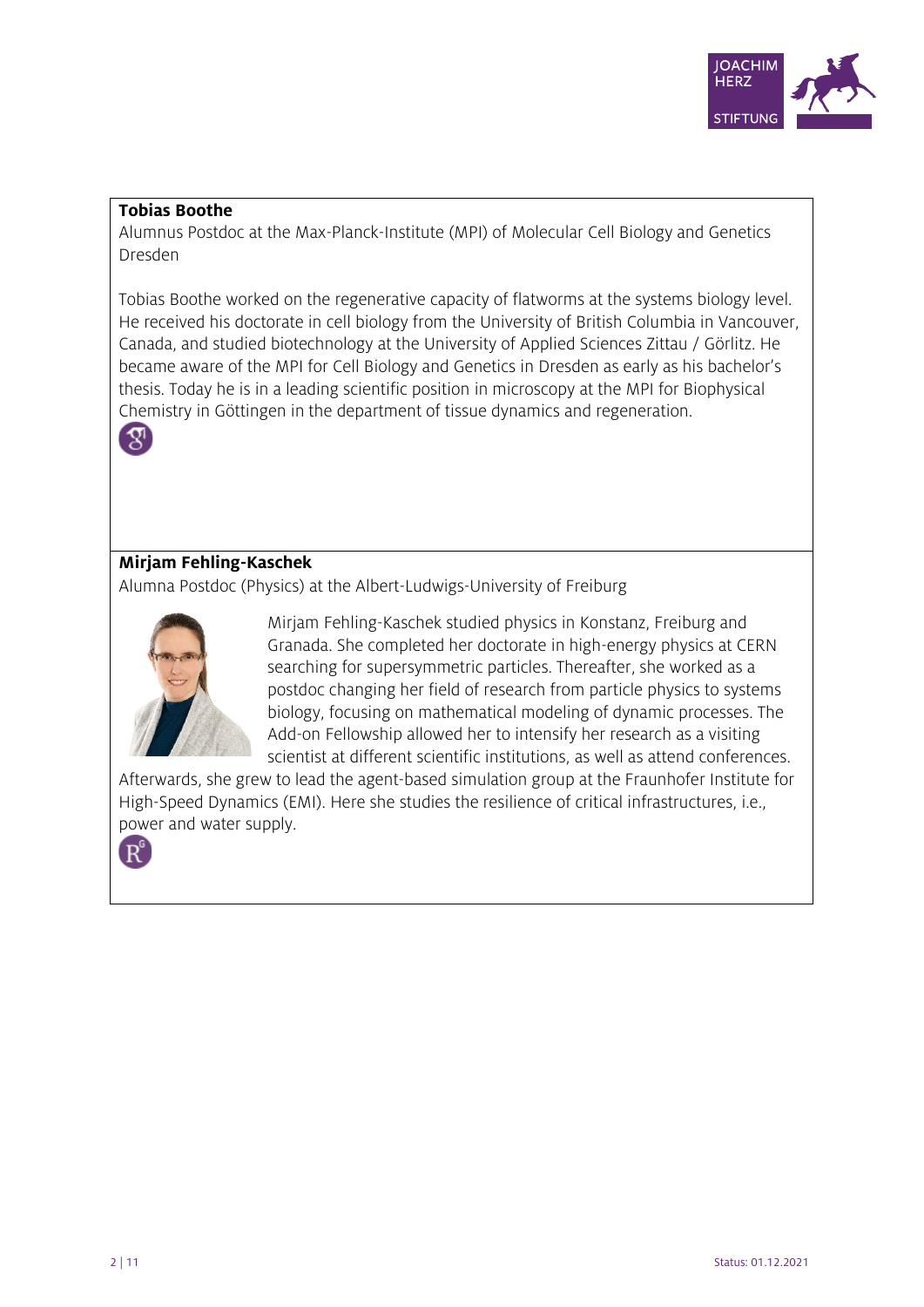

## **Martin Fischer**

Alumnus Postdoc (Biology and Medicine) at the University of Leipzig and Harvard Medical School



Martin Fischer is a biochemist with doctoral degrees in biology and molecular oncology and a habilitation in molecular medicine. He works in biomedical research at the molecular biology, molecular genetics, and computational biology interfaces. His expertise focus on genome regulation and molecular oncology. Martin has been honored with fellowships and awards, including doctoral thesis awards and a postdoctoral fellowship by the Leopoldina that enabled his training at the

Dana-Farber Cancer Institute and Harvard Medical School. The Add-on Fellowship helped Martin to integrate computational approaches into his research and thereby shape his scientific profile. He became a member of the Add-on jury.



## **Dhana Friedrich**

Alumna Doctoral candidate (Biochemistry) at the Max Delbrück Center for Molecular Medicine (MDC) in Berlin

Dhana Friedrich's doctoral research at MDC and Humboldt University Berlin focused on the correlation between oscillatory transcription factors and stochastic gene expression and resulting cell fate decisions. Previously, she studied Molecular Life Sciences at the University of Hamburg and Biochemistry at the Free University of Berlin. Through the Add-on Fellowship, she intended to learn mathematical modeling of biological systems to complement her experimental work. This allowed her to address questions that are difficult to access experimentally. As a postdoctoral fellow she moved to the Harvard Medical School, Boston, USA. She is a very active fellow and regularly supports the Fellows of the new cohorts with expertise and exchange of experiences.

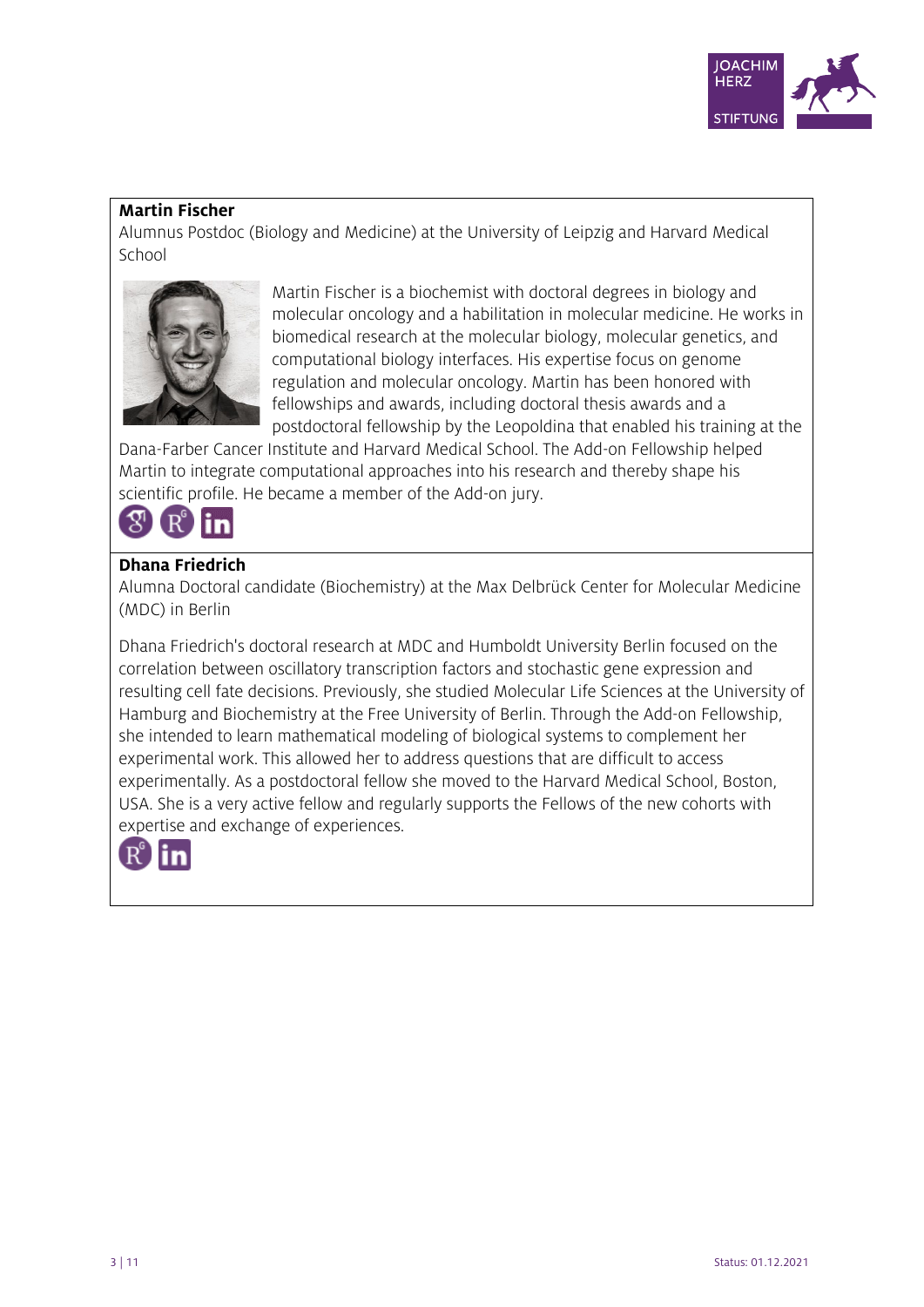

#### **Melina Heise**

Alumna Doctoral candidate (Biology) at the Hannover Medical School



Melina Celik (née Heise) completed her doctorate at MHH in the Institute of Molecular Biology. Previously, she studied Biology (B.Sc.) at Carl-von-Ossietzky University Oldenburg and Biomedicine (M.Sc.) at MHH. With the help of the Add-on Fellowship, she characterized the interaction of biophysical forces and morphogenetic signaling pathways during cardiac looping in zebrafish. Today, she is the coordinator of the master's program in Biomedical Data Science at MHH. In this position, she

successfully acquired funding from the Joachim Herz Foundation's "Begegnungszonen" program.



# **Arjen Jacobi**

Alumnus Postdoc (Biology) at the European Molecular Biology Laboratory (EMBL) in Hamburg

Arjen Jacobi is working with X-ray crystallography and cryoelectron microscopy to characterize molecular structures. He completed his doctoral degree in Structural Biology at the Bijvoet Center for Biomolecular Research in Utrecht, Netherlands. Previously, Arjen studied Molecular Sciences at Leiden University, Netherlands, and Friedrich Alexander University Erlangen-Nuremberg. His current position is equivalent to Junior Professor ('Assistant Professor') in the Department of Bionanosciences, and he is Group Leader of Electron Nanoscopy at the Kavli Institute in Delft, The Netherlands. He became a member of the Add-on jury.

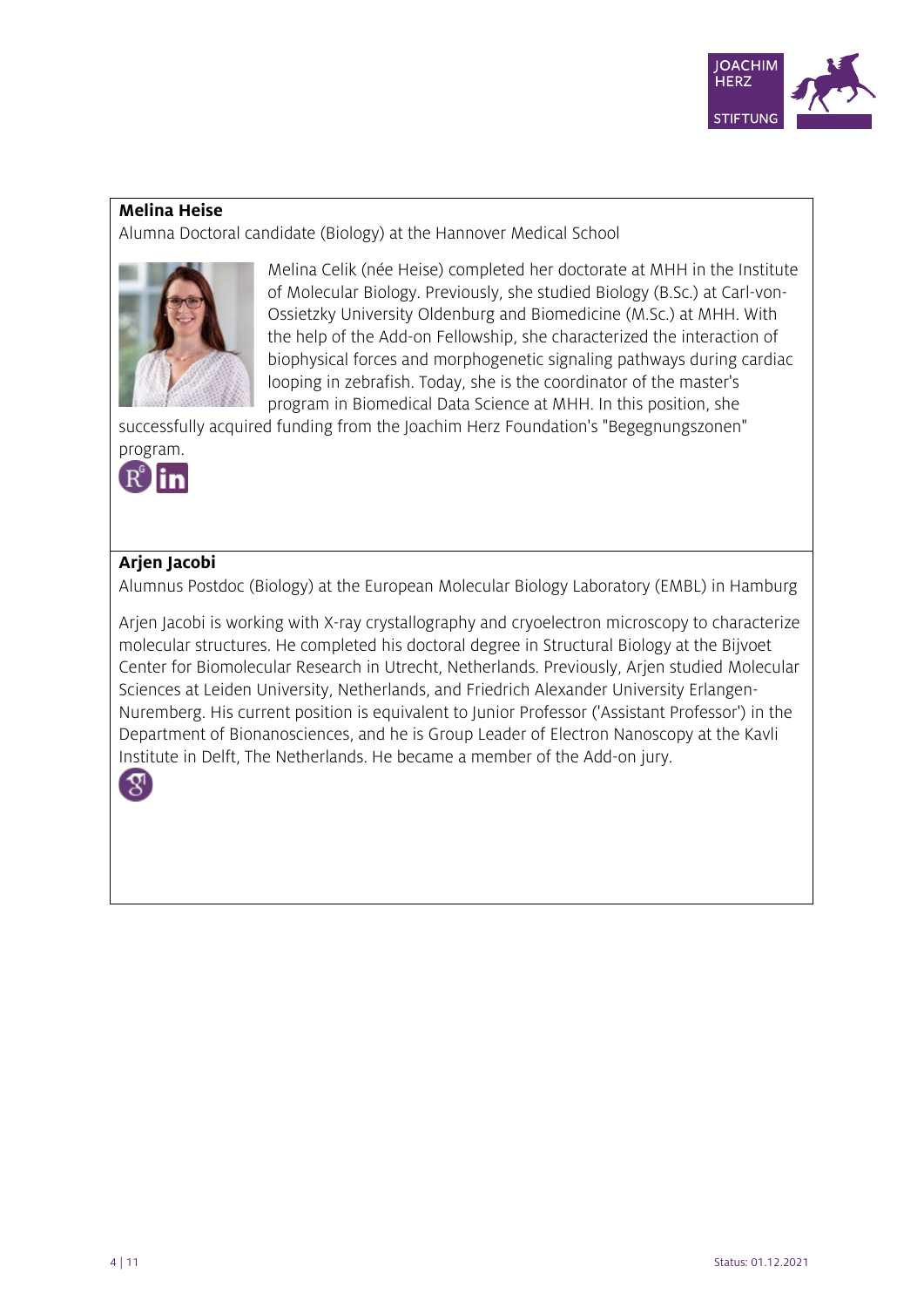

#### **Sabine Kanton**

Alumna Doctoral candidate (Biochemistry) at the Max Planck Institute (MPI) for Evolutionary Anthropology in Leipzig

Sabina Kanton's dissertation research focused on brain development using single-cell transcriptomes. Prior to this, she studied biochemistry in a bachelor's and master's program. During this time, she focused her work on biomedicine and became increasingly interested in bioinformatics applications. With the Add-on Fellowship, she expanded her knowledge in microscopy and imaging.

# **Henning Kempf**

Alumnus Postdoc (Biology) at the Hannover Medical School

Henning Kempf focused on the emergence of specific differentiation patterns during early cardiac muscle development. He developed methods to produce cardiac muscle cells from human stem cells in bioreactors during his doctoral studies at MHH. Previously, he studied Biomedicine (B.Sc.) and Molecular Medicine (M.Sc.) at Maastricht University and Georg-August-University Göttingen. He completed his master thesis at the Bioprocessing Technology Institute in Singapore. Through the Add-on Fellowship, he deepened his knowledge in modelling approaches. After his postdoctoral period at MHH, he moved to a healthcare company in Denmark.

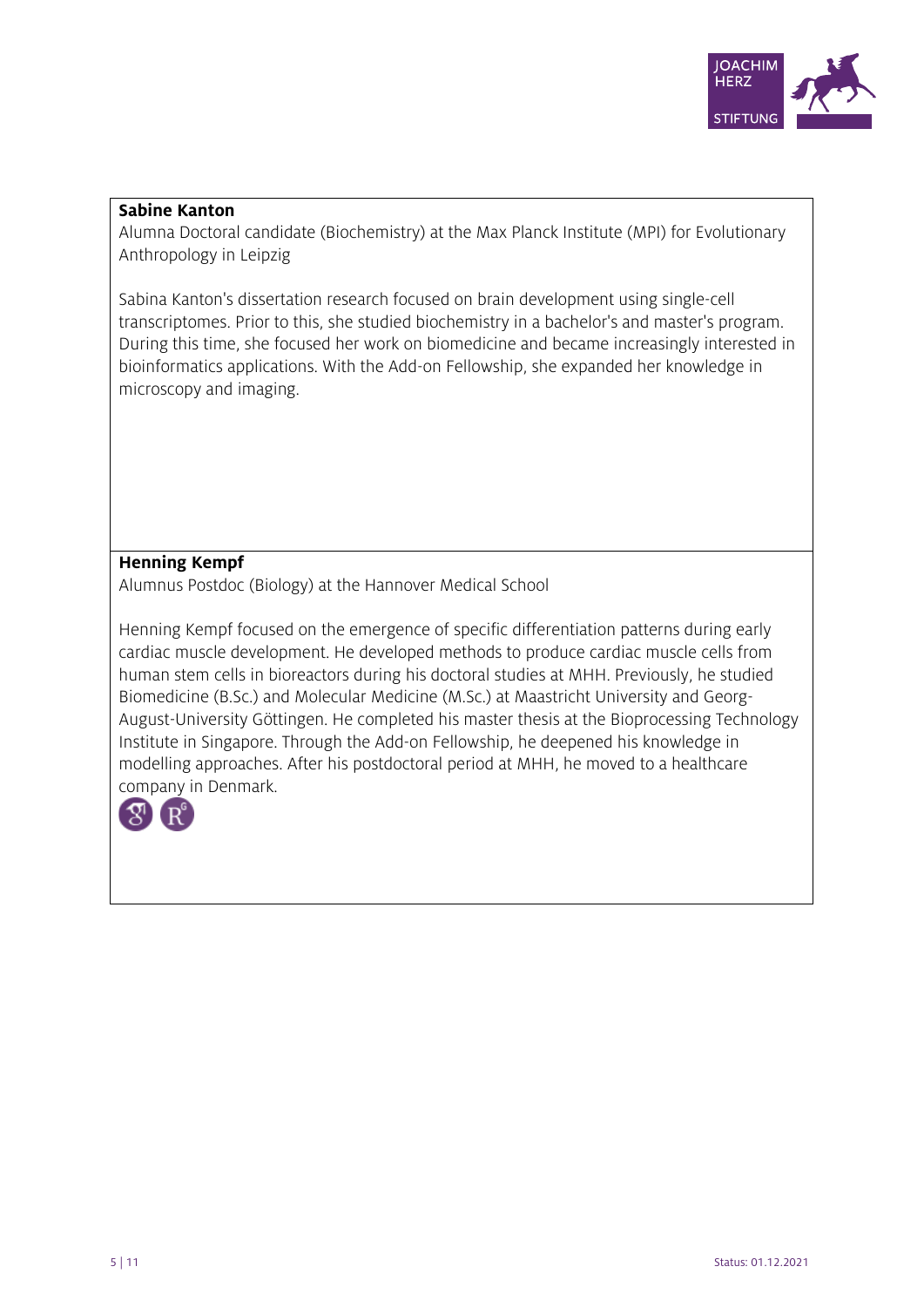

#### **Cornelia Klose**

Alumna Postdoc (Biology) at the Albert-Ludwig's-University of Freiburg

Cornelia Klose was dedicated to the mathematical modeling of intracellular protein dynamics in spectral action specificity of photoreceptors. She received her doctorate from the University of Freiburg in Molecular Plant Physiology, studying light signaling in plants at the molecular level. Prior, Cornelia studied biology at the University of Freiburg.



# **Nico Lachmann**

Alumnus Postdoc (Biomedicine) at the Hannover Medical School (MHH)



Nico Lachmann studied biomedicine at the MHH and the Yale School of Medicine. During his studies, he worked as a trainee and founded the GbR "SciSerNet". After graduation, he completed his doctorate at MHH in cell and gene therapy in the hematopoietic system and aims to gain deeper insight into hematopoietic development as well as the analysis of gene expression data using bioinformatics through the Add-on Fellowship. Currently, he focuses on the importance of macrophages in the development of diseases to develop targeted new cell-based

therapies. These findings are brought to the public through his initiative "Stem Cells go Back2School" to inspire students for this topic.

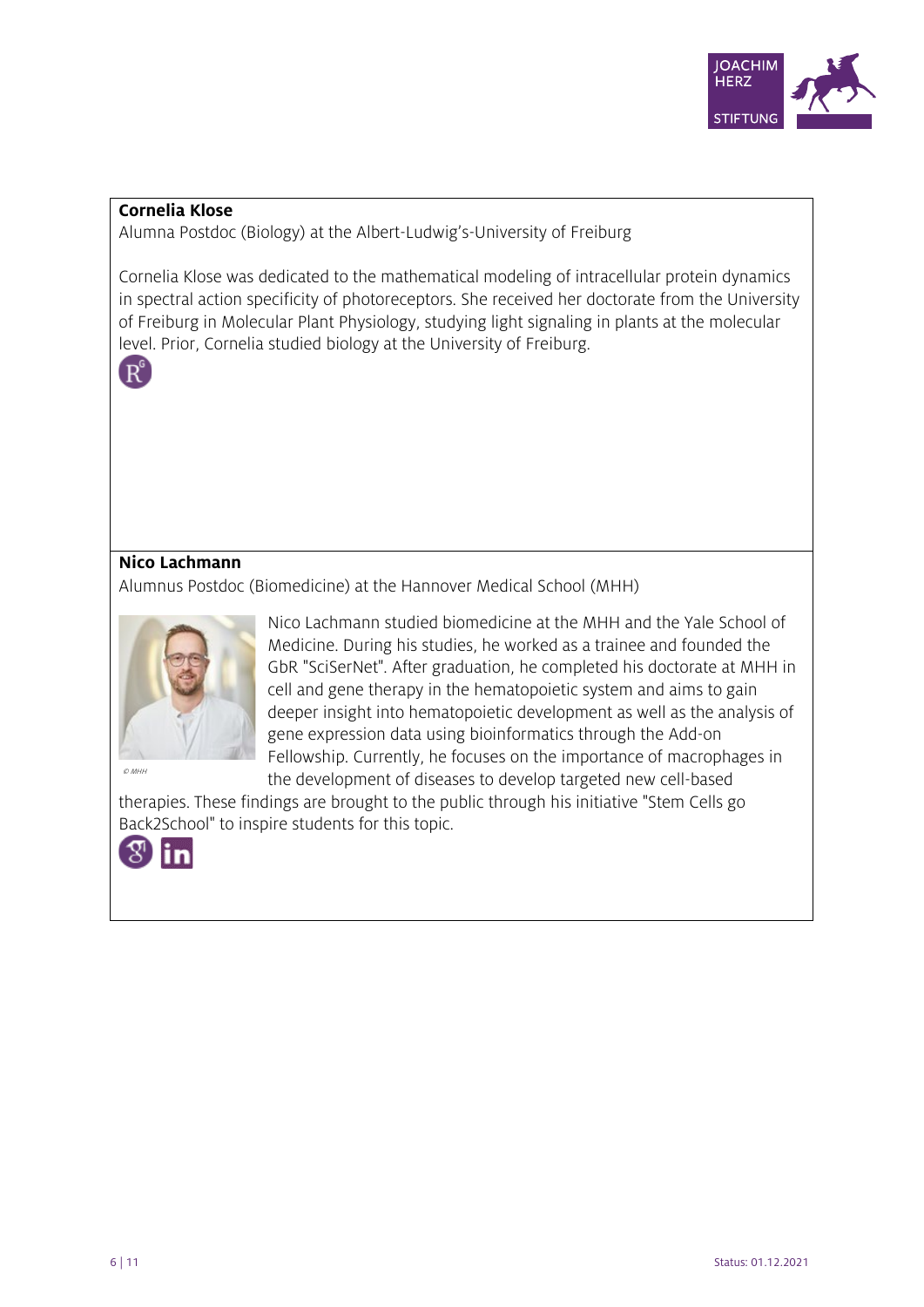

#### **Marc Leonhardt**

Alumnus Doctoral candidate (Physics) at the Max Planck Institute for Brain Research in Frankfurt

Marc Leonhardt was a physicist researching in theoretical neuroscience and wanted to understand the dynamics and information flux in networks. Marc studied B.Sc. and M.Sc. physics with a minor in computer science and a major in nuclear astrophysics at the TU Darmstadt. His studies enabled him to spend semesters abroad in Canada at the University of Saskatchewan. He also studied business administration in Frankfurt. He used the Add-on Fellowship to participate in conferences and summer schools in Japan and the USA.



#### **Biena Mathew**

Alumna Doctoral candidate (Bioinformatics) at Goethe University of Frankfurt



Biena Mathew worked on the development of a novel, 3D in vitro model system. Using image-based system biology, she analyzed the spatial and temporal pattern of cell fate decision in early embryonic development. Previously, she studied Bioinformatics at the Goethe University Frankfurt. While there, she also worked at the German Cancer Research Centre in Heidelberg. Since finishing her doctorate, she has worked as a Data

Scientist in industry.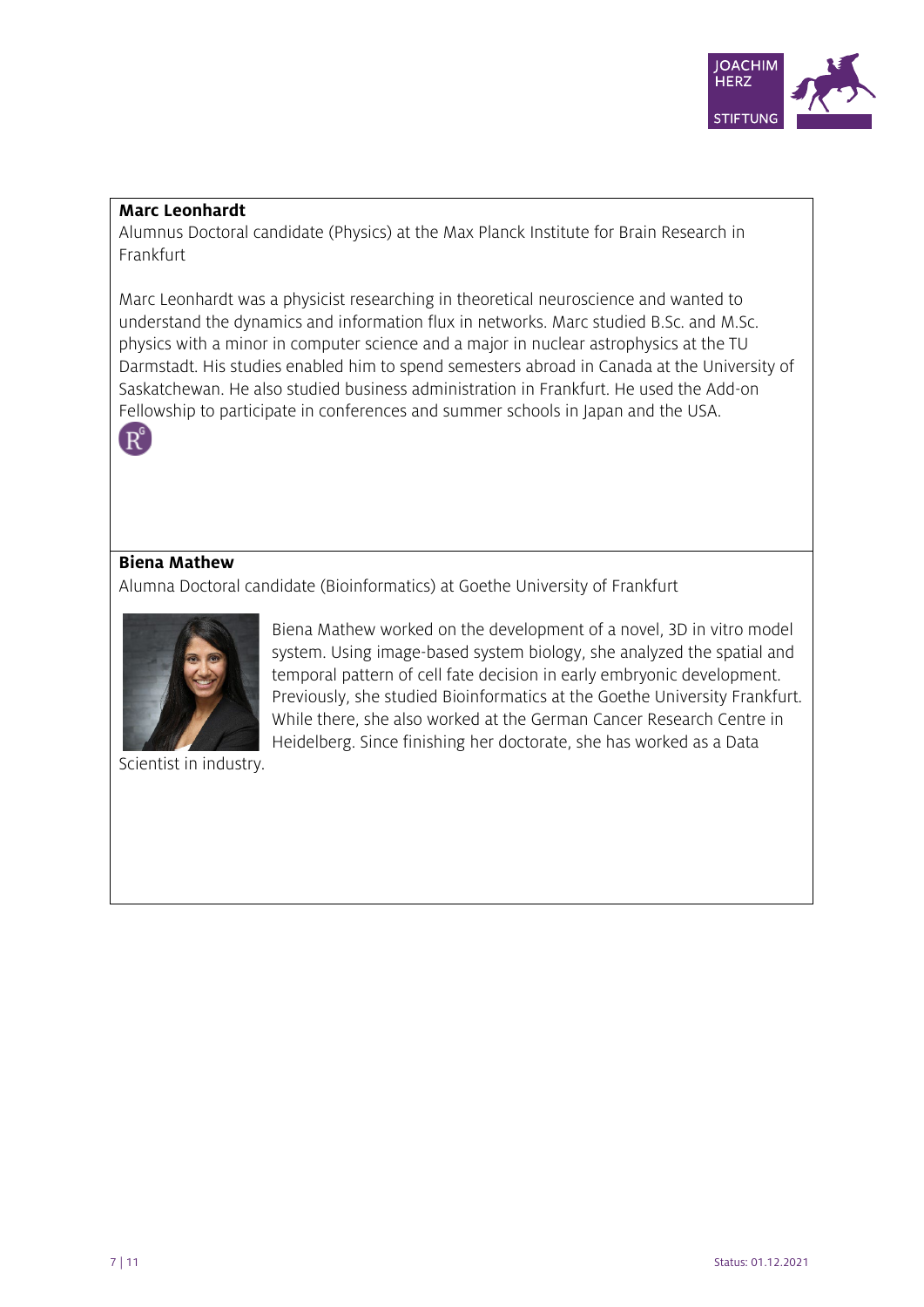

## **Stefan Reich**

Alumnus Doctoral candidate (Biotechnology) at the University of Regensburg

Stefan Reich was dedicated to the stress response in human cell organelles that may lead to the development of tumor cells such as gliomas. Bringing together translatomic, proteome analyses, computational models and working with human glioma samples and in vivo animal models will improve therapeutic approaches in the long term. Previously, he studied Bio- and Process Technology (B.Sc.) and Biological Sciences (M.Sc.) at the FH Furtwangen and University of Konstanz. The variety of methods and disciplines applied in his doctoral thesis required comprehensive training, which was financially facilitated by the Add-on Fellowship.

# **Christiane Rennert**

Alumna Doctoral candidate (Biochemistry) at the University of Leipzig

Christiane Rennert conducted her doctoral studies on liver metabolism at the University of Leipzig, with a focus on gender-specific effects and regulations. It quickly became apparent that the research group generates a high volume of omics-data. Through the Add-on Fellowship, she could evaluate and cross-link the data in depth. Previously, she studied biochemistry (B.Sc.) and biomedicine (M.Sc.) at the University of Leipzig. Following her doctorate, Christiane worked as a postdoc in Leipzig.

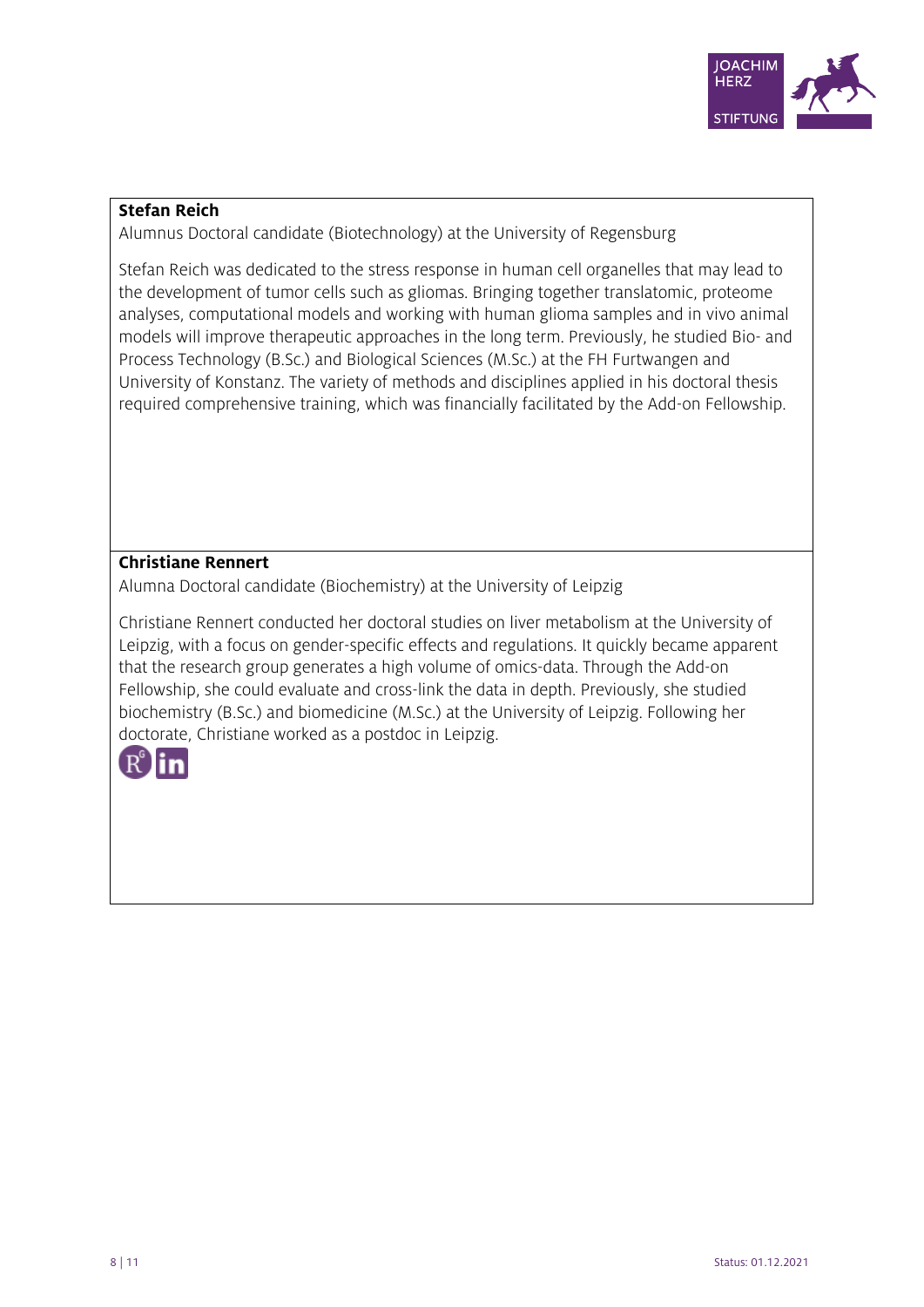

#### **Christoph Schmal**

Alumnus Postdoc (Physics) at the Charité University Hospital Berlin

Christoph Schmal was working on the circadian clock of mammals at the Charité Berlin. His research focused on the bioinformatic analysis of experimental data and the interpretation of the results using mathematical models. Previously, he did his doctorate on the chronobiology of plants at the University of Bielefeld. Christoph studied physics in Bielefeld and at the TU Darmstadt with a focus on the dynamic robustness of gene regulatory networks in his diploma thesis. The Add-On Fellowship helped to gain a deeper understanding of the experimental methods used in chronobiology. He became an independent researcher in Computational Chronobiology at Humboldt-Universität Berlin.



# **Erika Tsingos**

Alumna Doctoral candidate (Biology) at the Ruprecht-Karl's-University of Heidelberg



Erika Tsingos investigated the "Characterization and computational modeling of stem cells in the retina of the Japanese rice fish". Her doctoral thesis was honored with the Ruprecht-Karl's-Preis. A commonly understood article on her dissertation won the KlarText Prize of the Klaus Tschira Foundation. Previously, Erika studied biology with a focus on systems biology. The Add-on Fellowship enabled her to deepen her knowledge in modeling biological systems and, in particular, to network

with other experts in the field. She is currently working at the Mathematical Institute of Leiden University in the Netherlands, where she is researching mechanisms of blood vessel formation.

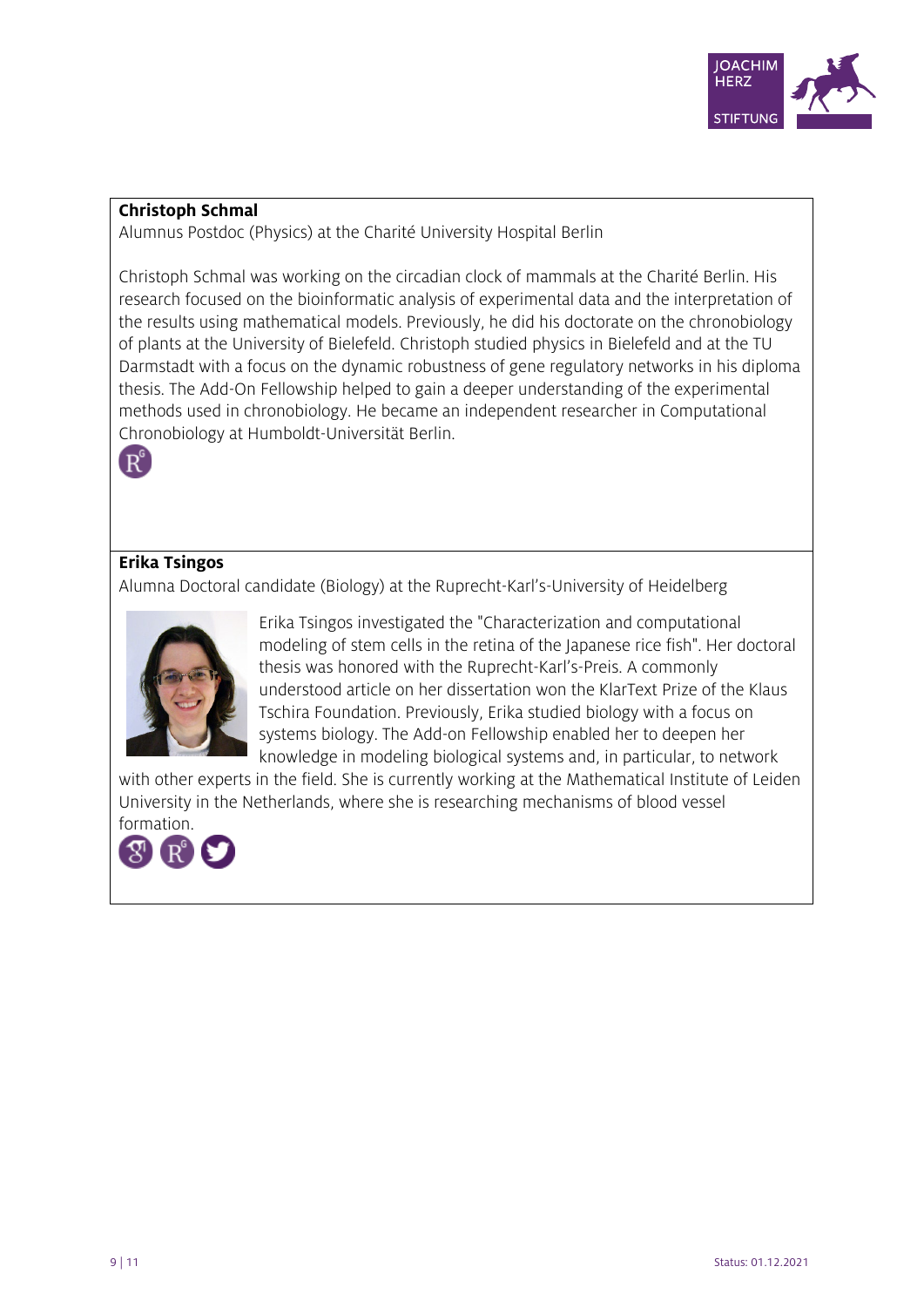

## **Hervé Turlier**

Alumnus Postdoc (Physics) at the European Molecular Biology Laboratory (EMBL) in Heidelberg

Hervé Turlier focuses on the modeling of early mammalian development. Previously, he obtained his doctorate in theoretical biophysics from Sorbonne Université Pierre et Marie Curie and Institut Curie in Paris, France, working on models of cell division. Hervé studied physics and mechanics at Ecole Polytechnique, France, and did a master in soft-matter and biophysics. The Add-on Fellowship enabled him to combine concepts of physics, developmental biology, mechanics, applied mathematics and computer graphics to design a 3D numerical model of mammalian embryo morphogenesis. Currently, he is team leader of the Turlier Lab at the College de France in France.



# **Miguel Valderrama-Gómez**

Alumnus Doctoral candidate (Biotechnology) at the Technical University of Munich



Miguel Valderrama-Gómez was interested in developing next-generation computational tools by combining mechanistic modeling with statistical and machine learning methods. He has degrees in Chemical Engineering (B.Sc.), Industrial Biotechnology (M.Sc.) and obtained his doctorate in Systems Biology from the TU Munich. Miguel did his postdoc research at the University of California, Davis, USA. After that, he changes to a biotech company in Cambridge, Massachusetts, USA, as a Data Scientist.